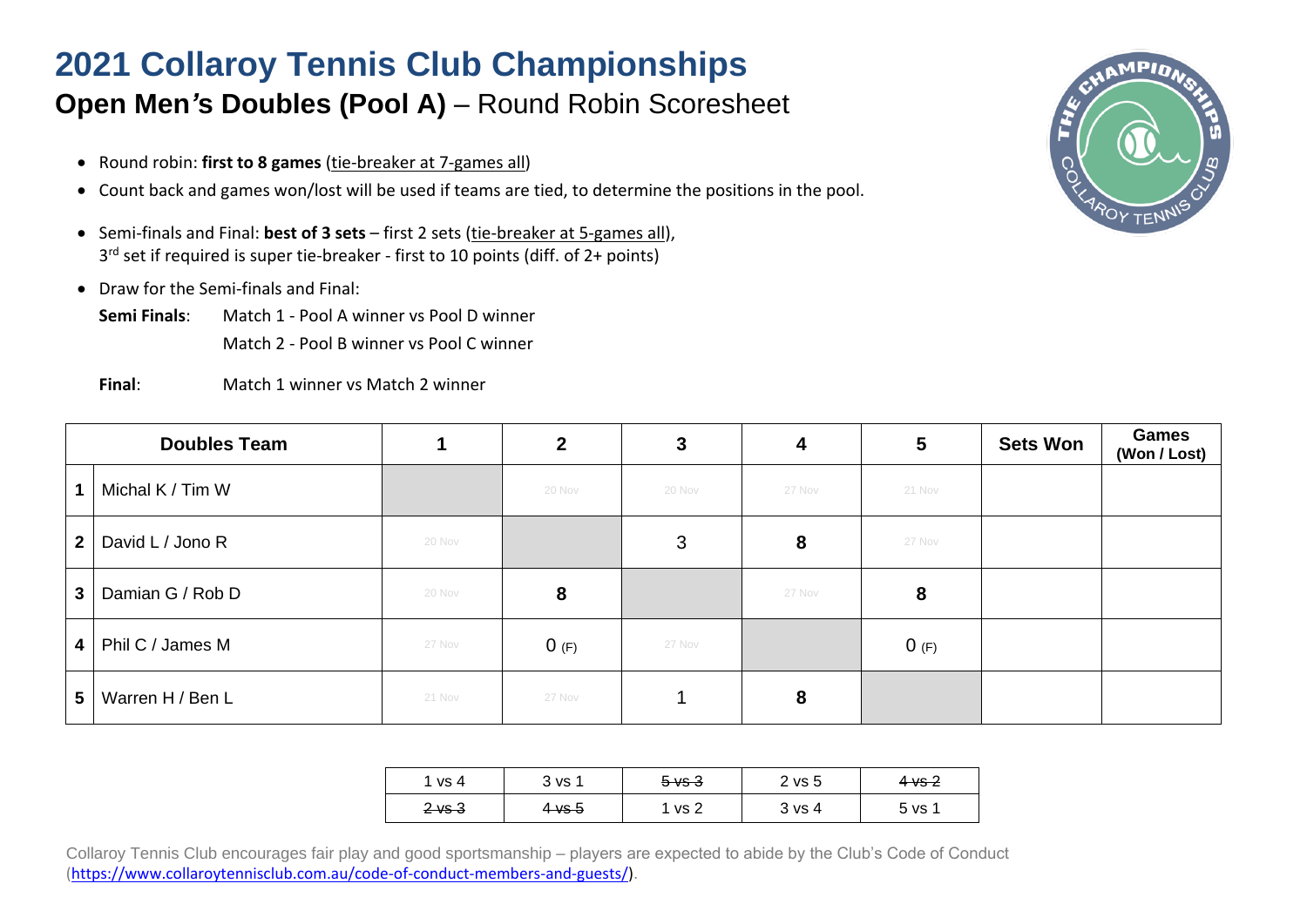## **2021 Collaroy Tennis Club Championships Open Men's Doubles (Pool B)** – Round Robin Scoresheet

- Round robin: **first to 8 games** (tie-breaker at 7-games all)
- Count back and games won/lost will be used if teams are tied, to determine the positions in the pool.
- Semi-finals and Final: **best of 3 sets** first 2 sets (tie-breaker at 5-games all), 3 rd set if required is super tie-breaker - first to 10 points (diff. of 2+ points)
- Draw for the Semi-finals and Final:
	- **Semi Finals**: Match 1 Pool A winner vs Pool D winner Match 2 - Pool B winner vs Pool C winner
	- **Final**: Match 1 winner vs Match 2 winner



|              | <b>Doubles Team</b> |        | $\mathbf{2}$ | 3      | 4       | 5      | <b>Sets Won</b> | <b>Games</b><br>(Won / Lost) |
|--------------|---------------------|--------|--------------|--------|---------|--------|-----------------|------------------------------|
|              | Scott F / Jamie T   |        | 8            | 20 Nov | 8       | 8      |                 |                              |
| $\mathbf{2}$ | Dave K / Glenn R    |        |              | 21 Nov | 20 Nov  | 8      |                 |                              |
| $\mathbf{3}$ | Gareth J / Mark W   | 20 Nov | 21Nov        |        | 20 Nov  | 28 Nov |                 |                              |
| 4            | Andrew S / Bill S   | 3      | 20 Nov       | 20 Nov |         | 8      |                 |                              |
| 5            | Tim D / Jackson L   | 0(F)   | 0(F)         | 28 Nov | $0$ (F) |        |                 |                              |

| <del>1 vs 4</del> | 3 VS 1 | 5 vs 3            | $2$ vs 5 | 4 vs 2            |
|-------------------|--------|-------------------|----------|-------------------|
| $2 \text{ vs } 3$ | 4 vs 5 | <del>1 vs 2</del> | 3 vs 4   | <del>5 vs 1</del> |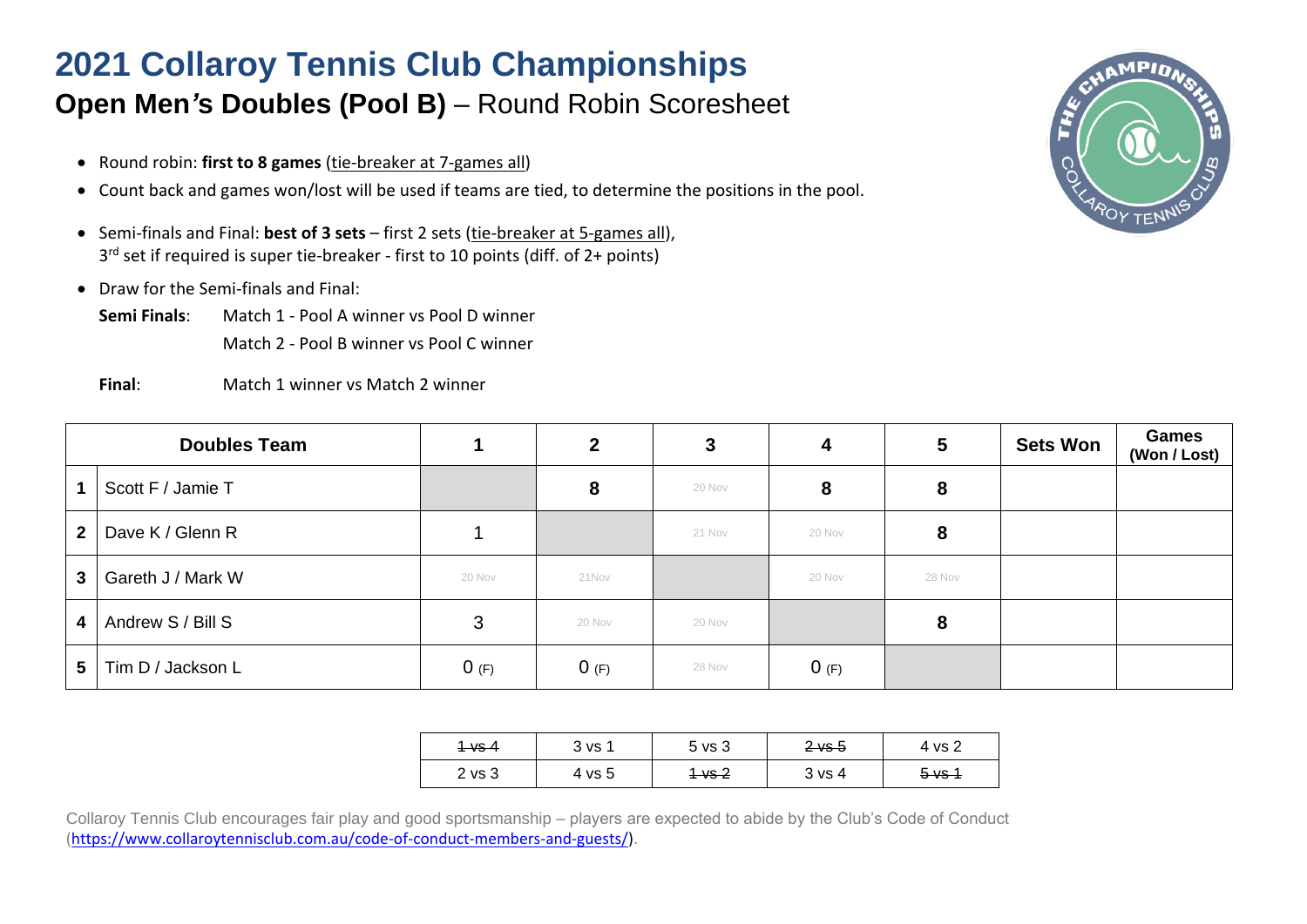## **2021 Collaroy Tennis Club Championships Open Men's Doubles (Pool C)** – Round Robin Scoresheet

- Round robin: **first to 8 games** (tie-breaker at 7-games all)
- Count back and games won/lost will be used if teams are tied, to determine the positions in the pool.
- Semi-finals and Final: **best of 3 sets** first 2 sets (tie-breaker at 5-games all), 3 rd set if required is super tie-breaker - first to 10 points (diff. of 2+ points)
- Draw for the Semi-finals and Final:
	- **Semi Finals**: Match 1 Pool A winner vs Pool D winner Match 2 - Pool B winner vs Pool C winner
	- **Final**: Match 1 winner vs Match 2 winner



|                         | <b>Doubles Team</b>  |        | $\mathbf{2}$ |        | 4      | 5      | <b>Sets Won</b> | <b>Games</b><br>(Won / Lost) |
|-------------------------|----------------------|--------|--------------|--------|--------|--------|-----------------|------------------------------|
| $\mathbf 1$             | Jeff D / Wil J       |        | 20 Nov       |        | 20 Nov | 27 Nov |                 |                              |
| $\overline{2}$          | Martin F / Max F     | 20 Nov |              | 21 Nov | 20 Nov | 8      |                 |                              |
| $3^{\circ}$             | Mosese T / Garry M-S |        | 21 Nov       |        | 4      |        |                 |                              |
| $\overline{\mathbf{4}}$ | Ed B / Tony N        | 20 Nov | 20 Nov       |        |        | 8      |                 |                              |
| 5                       | Colin B / Paul O     | 27 Nov | 4            |        | 5      |        |                 |                              |

| vs 4   | <del>3 vs 1</del> | $5 \sqrt{3}$ | $2$ vs 5 | 4 vs 2          |
|--------|-------------------|--------------|----------|-----------------|
| 2 vs 3 | <del>4 vs 5</del> | vs 2         | 3 vs 4   | 5 <sub>vs</sub> |